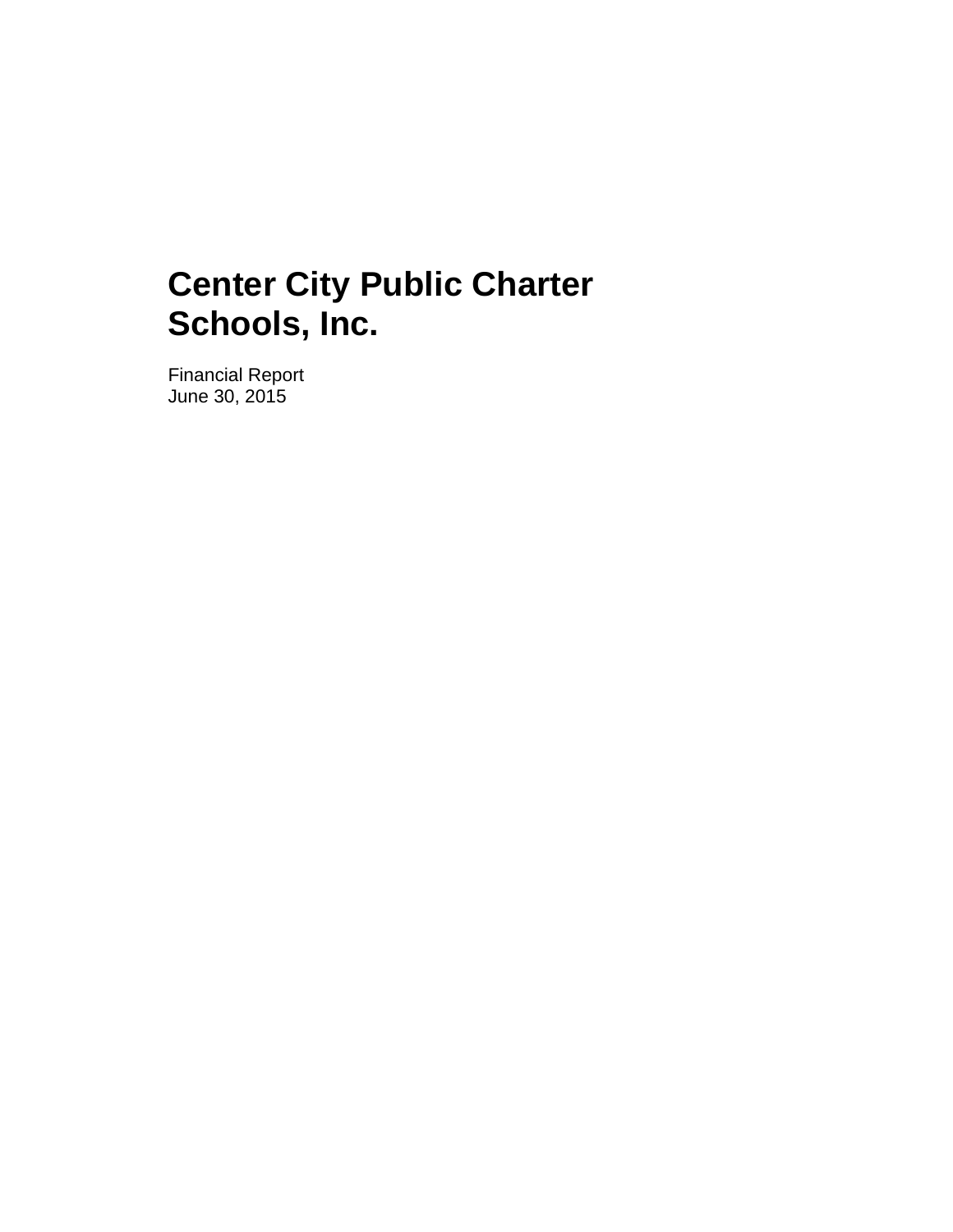# **Contents**

| Independent Auditor's Report on the Financial Statements      | $1 - 2$ |
|---------------------------------------------------------------|---------|
| <b>Financial Statements</b>                                   |         |
| Balance sheets                                                | 3       |
| Statements of activities                                      | 4       |
| Statements of cash flows                                      | 5       |
| Notes to financial statements                                 | $6 - 9$ |
| Independent Auditor's Report on the Supplementary Information | 10      |
| Supplementary Information                                     |         |
| Schedule of functional expenses                               | 11      |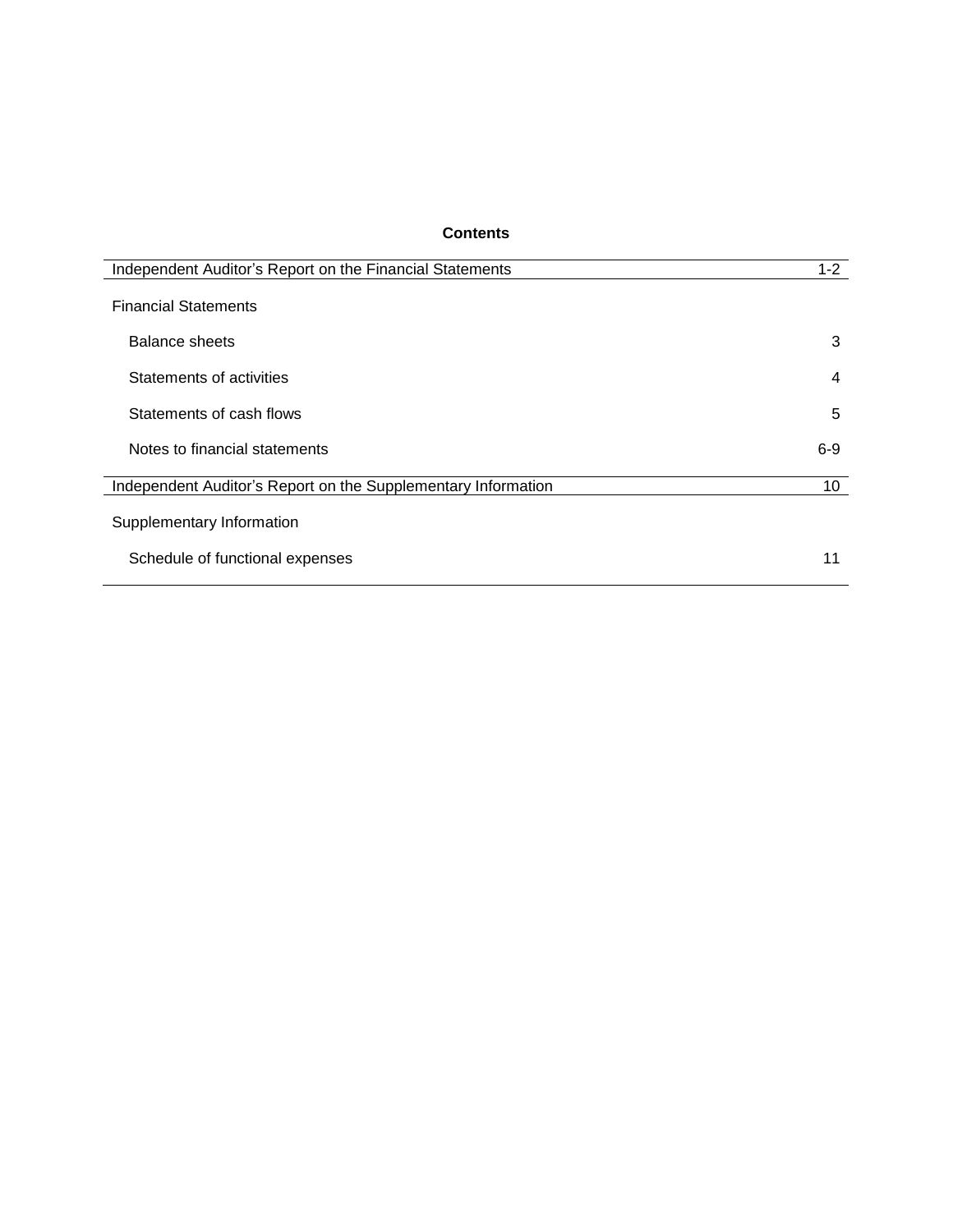

**RSM US LLP** 

#### **Independent Auditor's Report**

To the Board of Directors Center City Public Charter Schools, Inc. Washington, D.C.

#### **Report on the Financial Statements**

We have audited the accompanying financial statements of Center City Public Charter Schools, Inc. (the School) which comprise the balance sheets as of June 30, 2015 and 2014, and the related statements of activities and cash flows for the years then ended, and the related notes to the financial statements.

#### *Management's Responsibility for the Financial Statements*

Management is responsible for the preparation and fair presentation of these financial statements in accordance with accounting principles generally accepted in the United States of America; this includes the design, implementation, and maintenance of internal control relevant to the preparation and fair presentation of financial statements that are free from material misstatement, whether due to fraud or error.

#### *Auditor's Responsibility*

Our responsibility is to express an opinion on these financial statements based on our audits. We conducted our audits in accordance with auditing standards generally accepted in the United States of America and the standards applicable to financial audits contained in *Government Auditing Standards*, issued by the Comptroller General of the United States. Those standards require that we plan and perform the audit to obtain reasonable assurance about whether the financial statements are free from material misstatement.

An audit involves performing procedures to obtain audit evidence about the amounts and disclosures in the financial statements. The procedures selected depend on the auditor's judgment, including the assessment of the risks of material misstatement of the financial statements, whether due to fraud or error. In making those risk assessments, the auditor considers internal control relevant to the entity's preparation and fair presentation of the financial statements in order to design audit procedures that are appropriate in the circumstances, but not for the purpose of expressing an opinion on the effectiveness of the entity's internal control. Accordingly, we express no such opinion. An audit also includes evaluating the appropriateness of accounting policies used and the reasonableness of significant accounting estimates made by management, as well as evaluating the overall presentation of the financial statements.

We believe that the audit evidence we have obtained is sufficient and appropriate to provide a basis for our audit opinion.

#### *Opinion*

In our opinion, the financial statements referred to above present fairly, in all material respects, the financial position of the School as of June 30, 2015 and 2014, and the changes in its net assets and its cash flows for the years then ended in accordance with accounting principles generally accepted in the United States of America.

THE POWER OF BEING UNDERSTOOD AUDIT | TAX | CONSULTING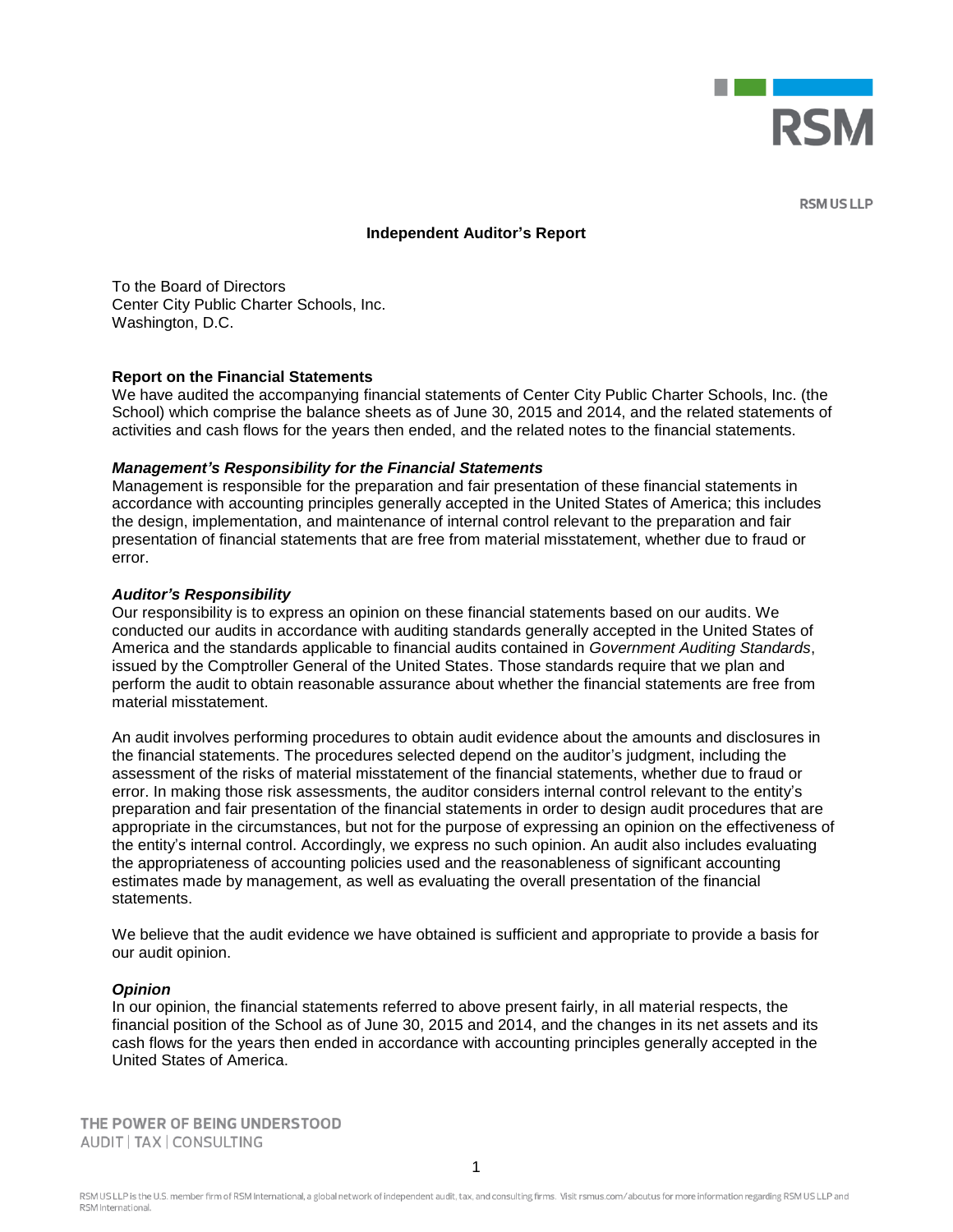## **Other Reporting Required by** *Government Auditing Standards*

In accordance with *Government Auditing Standards*, we have also issued our reports, dated November 19, 2015, and October 28, 2014, on our consideration of the School's internal control over financial reporting and on our tests of their compliance with certain provisions of laws, regulations, contracts and grant agreements and other matters. The purpose of those reports is to describe the scope of our testing of internal controls over financial reporting and compliance and the results of that testing and not to provide an opinion on the internal controls over financial reporting or on compliance. Those reports are an integral part of an audit performed in accordance with *Government Auditing Standards* in considering the School's internal control over financial reporting and compliance.

 $P_{SM}$  US  $LLP$ 

Washington, D.C. November 19, 2015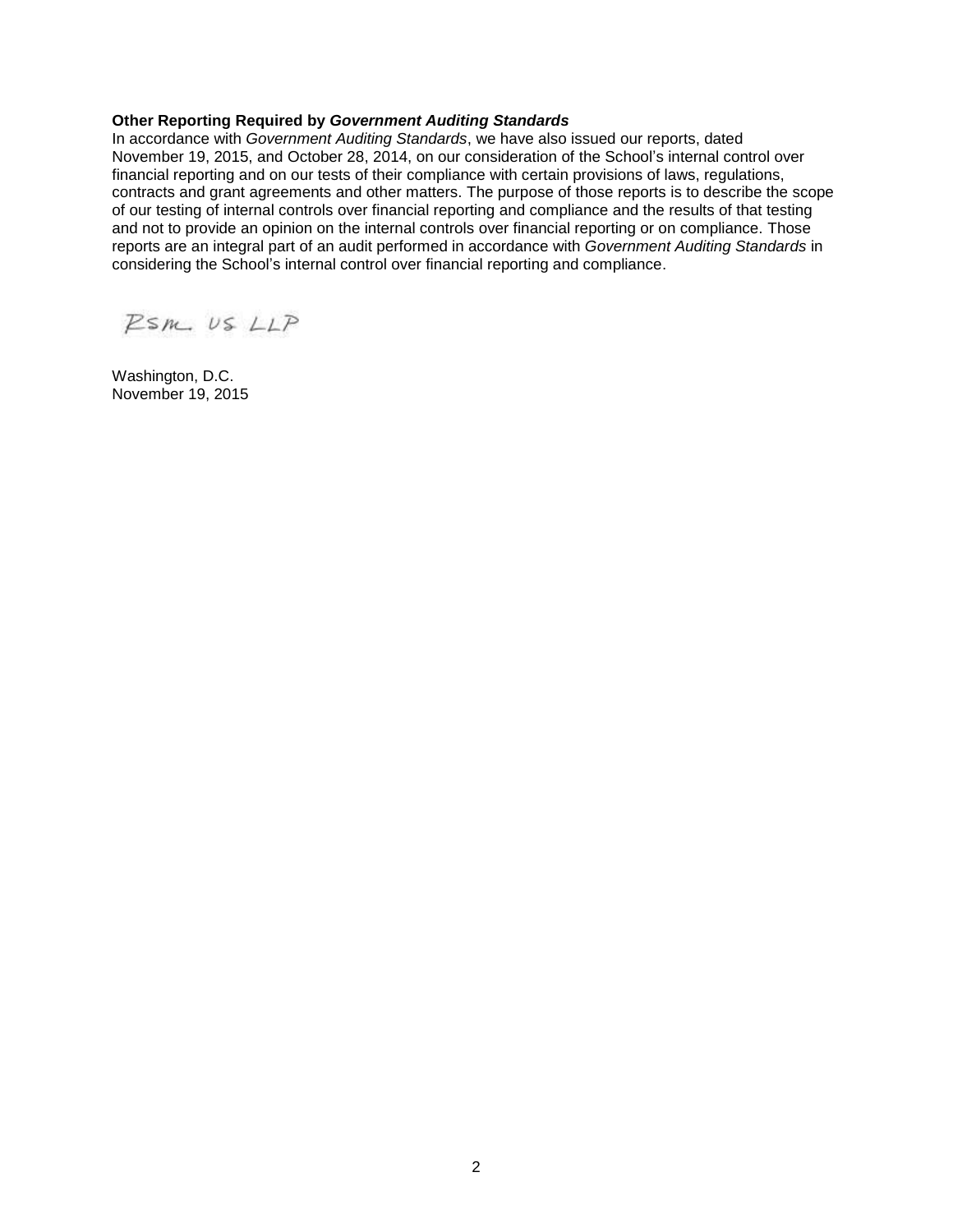# **Balance Sheets June 30, 2015 and 2014**

|                                               |    | 2015      | 2014            |
|-----------------------------------------------|----|-----------|-----------------|
| <b>Assets</b>                                 |    |           |                 |
| <b>Current Assets</b>                         |    |           |                 |
| Cash                                          | \$ | 4,955,995 | \$<br>812,598   |
| Receivables                                   |    | 608,154   | 773,918         |
| Prepaid expenses and other assets             |    | 357,971   | 498,617         |
| <b>Total current assets</b>                   |    | 5,922,120 | 2,085,133       |
| Property and Equipment, Net (Note 2)          |    | 2,046,664 | 1,996,807       |
| <b>Total assets</b>                           | æ. | 7,968,784 | \$<br>4,081,940 |
| <b>Liabilities and Net Assets</b>             |    |           |                 |
| <b>Current Liabilities</b>                    |    |           |                 |
| Accounts payable and accrued expenses         | \$ | 396,347   | \$<br>344,476   |
| Accrued payroll and benefits                  |    | 1,439,648 | 1,240,239       |
| Deferred revenue                              |    |           | 625,903         |
| Deferred rent                                 |    | 991       | 93,835          |
| <b>Total current liabilities</b>              |    | 1,836,986 | 2,304,453       |
| Long-Term Liabilities                         |    |           |                 |
| Deferred rent, net of current portion         |    | 237,345   | 72,251          |
| <b>Total liabilities</b>                      |    | 2,074,331 | 2,376,704       |
| Commitments and Contingencies (Notes 3 and 4) |    |           |                 |
| <b>Net Assets</b>                             |    |           |                 |
| Unrestricted                                  |    | 5,894,453 | 1,705,236       |
|                                               |    | 5,894,453 | 1,705,236       |
|                                               |    | 7,968,784 | \$<br>4,081,940 |
|                                               |    |           |                 |

See Notes to Financial Statements.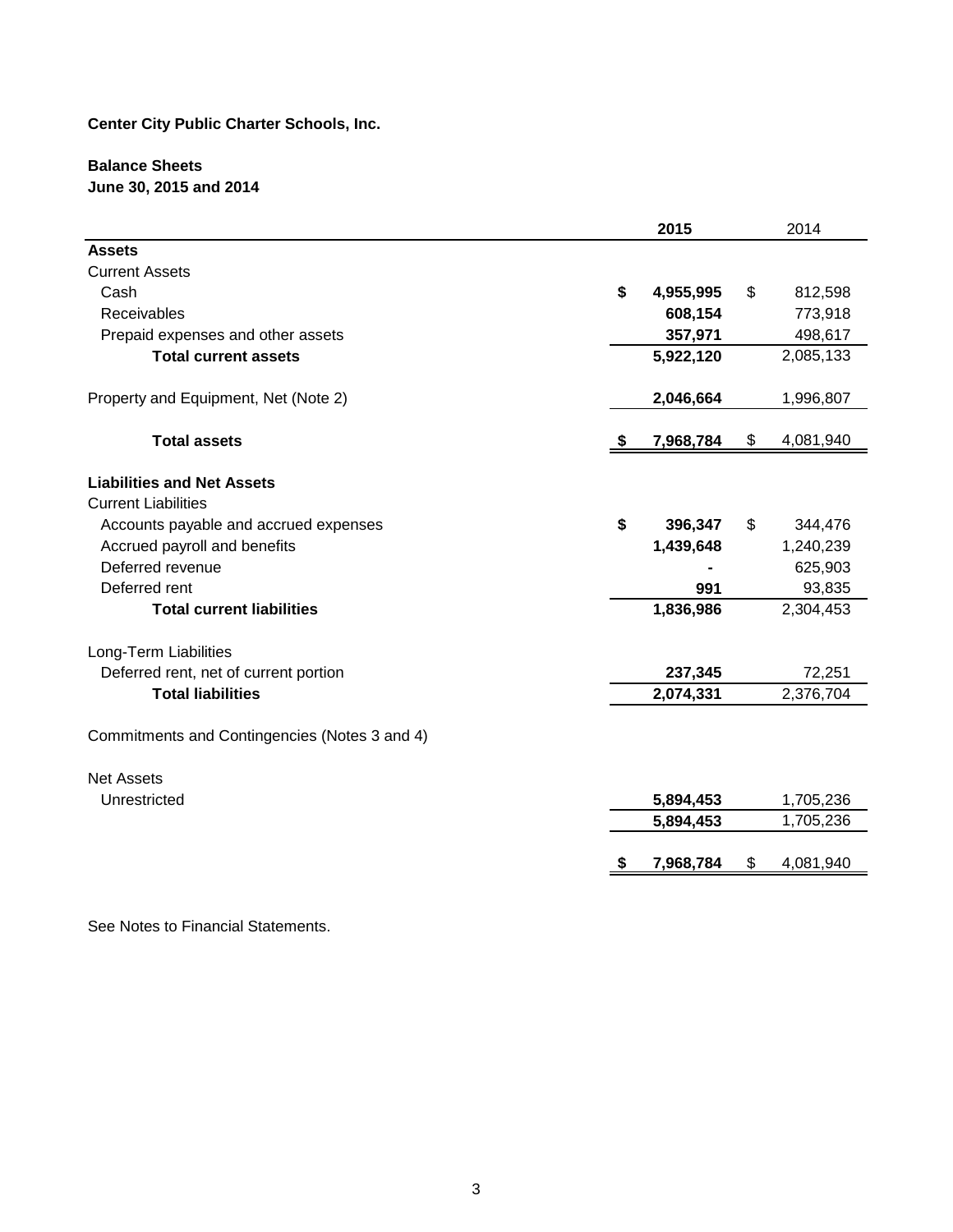# **Statements of Activities Years Ended June 30, 2015 and 2014**

|                                             |    | 2015       | 2014             |
|---------------------------------------------|----|------------|------------------|
| <b>Unrestricted Net Assets</b>              |    |            |                  |
| Revenue and support:                        |    |            |                  |
| Per-pupil allocations                       | \$ | 24,960,945 | \$<br>22,037,449 |
| Federal grants and entitlements             |    | 2,726,045  | 2,355,703        |
| Meals and activities fees                   |    | 281,522    | 205,824          |
| Contributions                               |    | 135,706    | 60,736           |
| Other grants and awards                     |    | 213,938    | 221,051          |
| Net assets released from restrictions       |    |            | 53,470           |
| <b>Total revenue and support</b>            |    | 28,318,156 | 24,934,233       |
| Expenses:                                   |    |            |                  |
| <b>Educational programs</b>                 |    | 20,999,600 | 22,453,295       |
| Supporting services:                        |    |            |                  |
| General and administrative                  |    | 3,118,472  | 2,965,561        |
| Fundraising                                 |    | 10,867     | 47,500           |
| <b>Total expenses</b>                       |    | 24,128,939 | 25,466,356       |
| Change in unrestricted net assets           |    | 4,189,217  | (532, 123)       |
| <b>Temporarily Restricted Net Assets</b>    |    |            |                  |
| Net assets released from restrictions       |    |            | (53, 470)        |
| Change in temporarily restricted net assets |    |            | (53, 470)        |
| <b>Change in net assets</b>                 |    | 4,189,217  | (585, 593)       |
| <b>Net Assets</b>                           |    |            |                  |
| Beginning                                   |    | 1,705,236  | 2,290,829        |
| Ending                                      | S  | 5,894,453  | \$<br>1,705,236  |

See Notes to Financial Statements.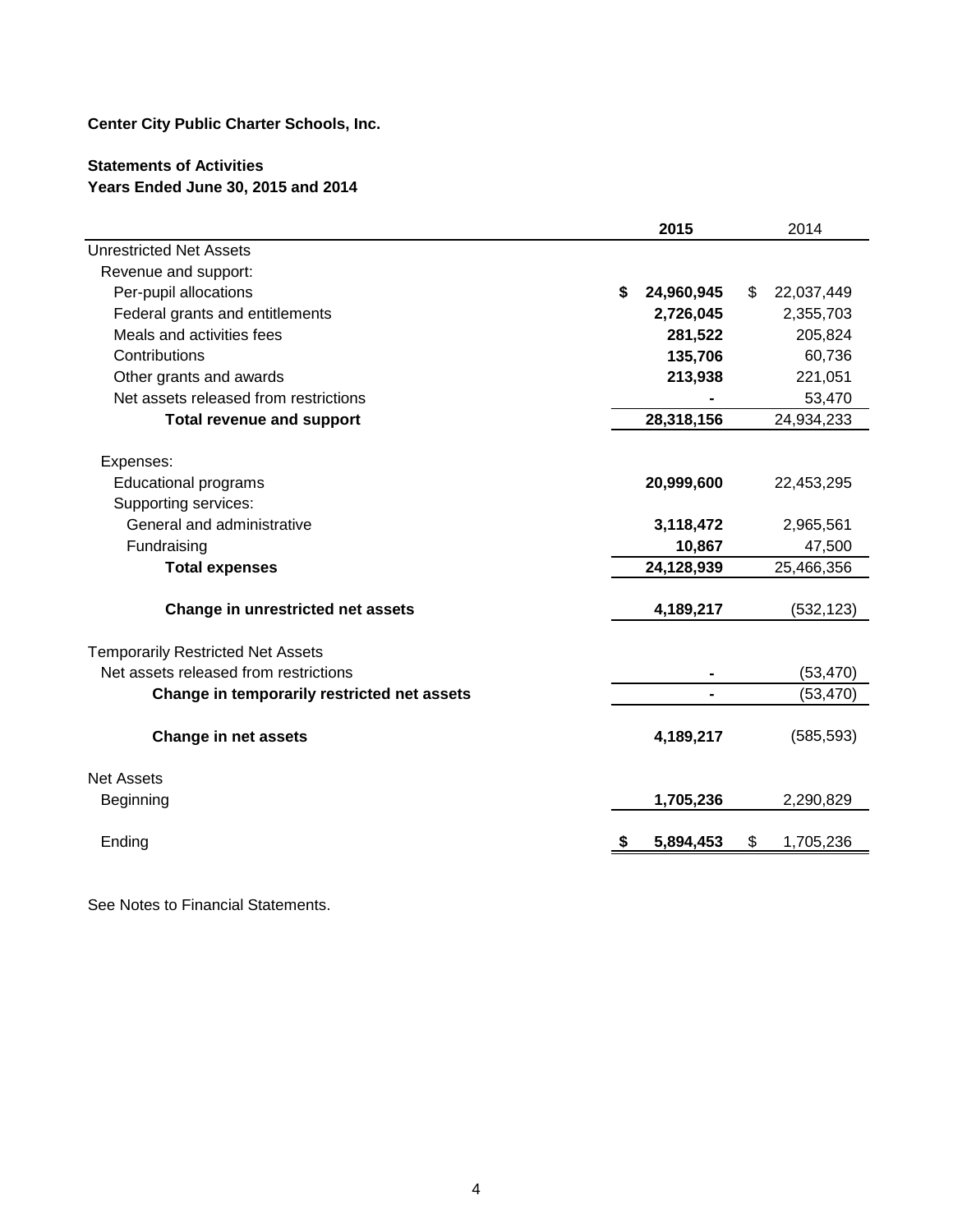# **Statements of Cash Flows Years Ended June 30, 2015 and 2014**

| Cash Flows From Operating Activities<br>Change in net assets<br>\$<br>4,189,217<br>(585, 593)<br>\$<br>Adjustments to reconcile change in net assets to net cash<br>provided by (used in) operating activities:<br>Loss on disposals of property and equipment<br>976<br>Depreciation<br>426,652<br>538,406<br>Deferred rent<br>153,557<br>72,250<br>140,891<br>Bad debt expense<br>Changes in assets and liabilities:<br>(Increase) decrease in:<br>Receivables<br>165,764<br>201,049<br>140,646<br>Prepaid expenses and other assets<br>(179, 481)<br>(Increase) decrease in:<br>Accounts payable and accrued expenses<br>51,871<br>(347, 240)<br>Accrued payroll and benefits<br>199,409<br>(402, 468)<br>Deferred revenue<br>160,603<br>(625, 903)<br>Net cash provided by (used in) operating activities<br>4,731,660<br>(431,054)<br>Cash Flows From Investing Activities<br>Purchases of property and equipment<br>(588, 263)<br>(773, 714)<br>Net cash used in investing activities<br>(588, 263)<br>(773, 714)<br>Net increase (decrease) in cash<br>4,143,397<br>(1,204,768)<br>Cash<br>812,598<br>Beginning<br>2,017,366<br>4,955,995<br>812,598<br>Ending<br>\$<br>S<br>Supplemental Disclosure of Cash Flow Information<br>Cash paid for interest<br>1,507 |  | 2015 | 2014 |
|-------------------------------------------------------------------------------------------------------------------------------------------------------------------------------------------------------------------------------------------------------------------------------------------------------------------------------------------------------------------------------------------------------------------------------------------------------------------------------------------------------------------------------------------------------------------------------------------------------------------------------------------------------------------------------------------------------------------------------------------------------------------------------------------------------------------------------------------------------------------------------------------------------------------------------------------------------------------------------------------------------------------------------------------------------------------------------------------------------------------------------------------------------------------------------------------------------------------------------------------------------------------------|--|------|------|
|                                                                                                                                                                                                                                                                                                                                                                                                                                                                                                                                                                                                                                                                                                                                                                                                                                                                                                                                                                                                                                                                                                                                                                                                                                                                         |  |      |      |
|                                                                                                                                                                                                                                                                                                                                                                                                                                                                                                                                                                                                                                                                                                                                                                                                                                                                                                                                                                                                                                                                                                                                                                                                                                                                         |  |      |      |
|                                                                                                                                                                                                                                                                                                                                                                                                                                                                                                                                                                                                                                                                                                                                                                                                                                                                                                                                                                                                                                                                                                                                                                                                                                                                         |  |      |      |
|                                                                                                                                                                                                                                                                                                                                                                                                                                                                                                                                                                                                                                                                                                                                                                                                                                                                                                                                                                                                                                                                                                                                                                                                                                                                         |  |      |      |
|                                                                                                                                                                                                                                                                                                                                                                                                                                                                                                                                                                                                                                                                                                                                                                                                                                                                                                                                                                                                                                                                                                                                                                                                                                                                         |  |      |      |
|                                                                                                                                                                                                                                                                                                                                                                                                                                                                                                                                                                                                                                                                                                                                                                                                                                                                                                                                                                                                                                                                                                                                                                                                                                                                         |  |      |      |
|                                                                                                                                                                                                                                                                                                                                                                                                                                                                                                                                                                                                                                                                                                                                                                                                                                                                                                                                                                                                                                                                                                                                                                                                                                                                         |  |      |      |
|                                                                                                                                                                                                                                                                                                                                                                                                                                                                                                                                                                                                                                                                                                                                                                                                                                                                                                                                                                                                                                                                                                                                                                                                                                                                         |  |      |      |
|                                                                                                                                                                                                                                                                                                                                                                                                                                                                                                                                                                                                                                                                                                                                                                                                                                                                                                                                                                                                                                                                                                                                                                                                                                                                         |  |      |      |
|                                                                                                                                                                                                                                                                                                                                                                                                                                                                                                                                                                                                                                                                                                                                                                                                                                                                                                                                                                                                                                                                                                                                                                                                                                                                         |  |      |      |
|                                                                                                                                                                                                                                                                                                                                                                                                                                                                                                                                                                                                                                                                                                                                                                                                                                                                                                                                                                                                                                                                                                                                                                                                                                                                         |  |      |      |
|                                                                                                                                                                                                                                                                                                                                                                                                                                                                                                                                                                                                                                                                                                                                                                                                                                                                                                                                                                                                                                                                                                                                                                                                                                                                         |  |      |      |
|                                                                                                                                                                                                                                                                                                                                                                                                                                                                                                                                                                                                                                                                                                                                                                                                                                                                                                                                                                                                                                                                                                                                                                                                                                                                         |  |      |      |
|                                                                                                                                                                                                                                                                                                                                                                                                                                                                                                                                                                                                                                                                                                                                                                                                                                                                                                                                                                                                                                                                                                                                                                                                                                                                         |  |      |      |
|                                                                                                                                                                                                                                                                                                                                                                                                                                                                                                                                                                                                                                                                                                                                                                                                                                                                                                                                                                                                                                                                                                                                                                                                                                                                         |  |      |      |
|                                                                                                                                                                                                                                                                                                                                                                                                                                                                                                                                                                                                                                                                                                                                                                                                                                                                                                                                                                                                                                                                                                                                                                                                                                                                         |  |      |      |
|                                                                                                                                                                                                                                                                                                                                                                                                                                                                                                                                                                                                                                                                                                                                                                                                                                                                                                                                                                                                                                                                                                                                                                                                                                                                         |  |      |      |
|                                                                                                                                                                                                                                                                                                                                                                                                                                                                                                                                                                                                                                                                                                                                                                                                                                                                                                                                                                                                                                                                                                                                                                                                                                                                         |  |      |      |
|                                                                                                                                                                                                                                                                                                                                                                                                                                                                                                                                                                                                                                                                                                                                                                                                                                                                                                                                                                                                                                                                                                                                                                                                                                                                         |  |      |      |
|                                                                                                                                                                                                                                                                                                                                                                                                                                                                                                                                                                                                                                                                                                                                                                                                                                                                                                                                                                                                                                                                                                                                                                                                                                                                         |  |      |      |
|                                                                                                                                                                                                                                                                                                                                                                                                                                                                                                                                                                                                                                                                                                                                                                                                                                                                                                                                                                                                                                                                                                                                                                                                                                                                         |  |      |      |
|                                                                                                                                                                                                                                                                                                                                                                                                                                                                                                                                                                                                                                                                                                                                                                                                                                                                                                                                                                                                                                                                                                                                                                                                                                                                         |  |      |      |
|                                                                                                                                                                                                                                                                                                                                                                                                                                                                                                                                                                                                                                                                                                                                                                                                                                                                                                                                                                                                                                                                                                                                                                                                                                                                         |  |      |      |
|                                                                                                                                                                                                                                                                                                                                                                                                                                                                                                                                                                                                                                                                                                                                                                                                                                                                                                                                                                                                                                                                                                                                                                                                                                                                         |  |      |      |
|                                                                                                                                                                                                                                                                                                                                                                                                                                                                                                                                                                                                                                                                                                                                                                                                                                                                                                                                                                                                                                                                                                                                                                                                                                                                         |  |      |      |
|                                                                                                                                                                                                                                                                                                                                                                                                                                                                                                                                                                                                                                                                                                                                                                                                                                                                                                                                                                                                                                                                                                                                                                                                                                                                         |  |      |      |

See Notes to Financial Statements.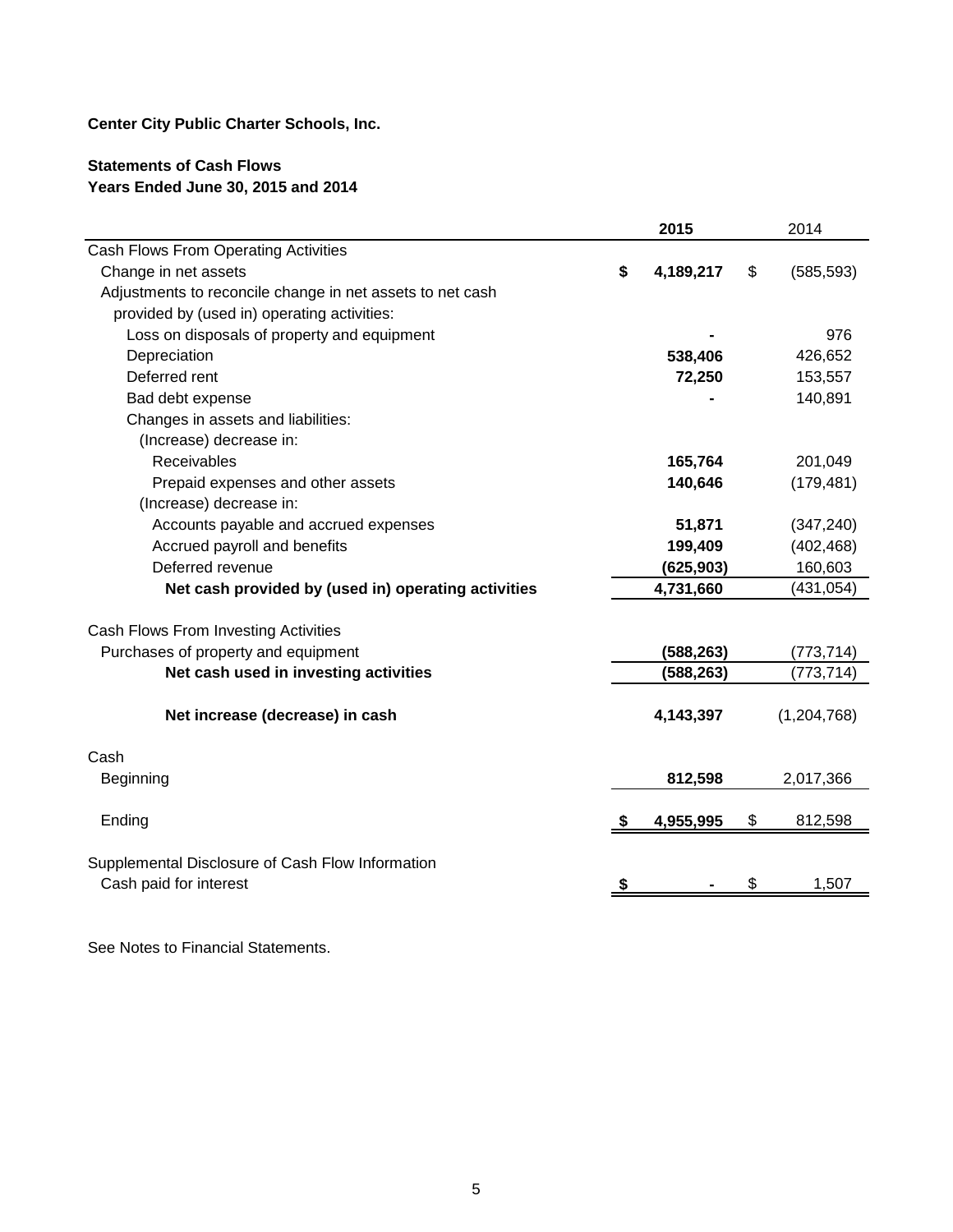#### **Notes to Financial Statements**

## **Note 1. Nature of Activities and Significant Accounting Policies**

**Nature of activities:** On October 11, 2007, Center City Public Charter Schools, Inc. (the School) was organized as a nonprofit corporation under the District of Columbia Nonprofit Corporation Act. The principal activity of the School is to operate a community-based public charter school with multiple campuses. The schools are child- and family-centered and offer a comprehensive liberal arts education. The School's mission is to enable a diverse group of students to meet high expectations, develop creativity, critical thinking and problem-solving skills, achieve a deep understanding of complex subjects and acquire a love of learning along with a strong sense of community and character.

A summary of the School's significant accounting policies follows:

**Basis of accounting:** The accompanying financial statements are presented in accordance with the accrual basis of accounting consistent with accounting principles generally accepted in the United States (GAAP), whereby revenue is recognized when earned and expenses are recognized when incurred.

**Basis of presentation:** The School is required to report information regarding its financial position and activities according to three classes of net assets: unrestricted, temporarily restricted, and permanently restricted.

*Unrestricted net assets*: Unrestricted net assets are the net assets that are neither permanently restricted nor temporarily restricted by donor-imposed stipulations.

*Temporarily restricted net assets:* Temporarily restricted net assets result from contributions whose use is limited by donor-imposed stipulations that either expire by passage of time or can be fulfilled and removed by actions of the School pursuant to these stipulations. Net assets may be temporarily restricted for various purposes, such as use in future periods or use for specified purposes. The School had no temporarily restricted net assets as of June 30, 2015 and June 30, 2014.

*Permanently restricted net assets*: Permanently restricted net assets result from contributions whose use is limited by donor-imposed stipulations that neither expire by the passage of time nor can be fulfilled or otherwise removed by the School's actions. The School has no permanently restricted net assets as of June 30, 2015 and 2014.

**Charter school agreement:** On August 5, 2008, the School entered into a 15-year charter school agreement with the District of Columbia Public Charter School Board. Under the terms of this agreement, the School will operate a charter school with seven campuses for students of certain ages and in prekindergarten through grade eight, in accordance with the mission established in the School's by-laws. The School currently operates six campuses in the District of Columbia.

**Financial risk:** The School maintains cash in bank deposit accounts, which at times, may exceed federally insured limits. The School has not experienced any losses in such accounts. The School believes it is not exposed to any significant financial risk on cash.

**Receivables:** Receivables are carried at original invoice amount less an estimate made for doubtful receivables based on a review of all outstanding amounts on a monthly basis. Management determines the allowance for doubtful accounts by identifying troubled accounts and using historical experience applied to an aging of accounts. Receivables are written off when deemed uncollectible. Recoveries of receivables previously written off are recorded when received. Management believes that an allowance was not required, based on its evaluation of collectability of receivables, at June 30, 2015 and 2014.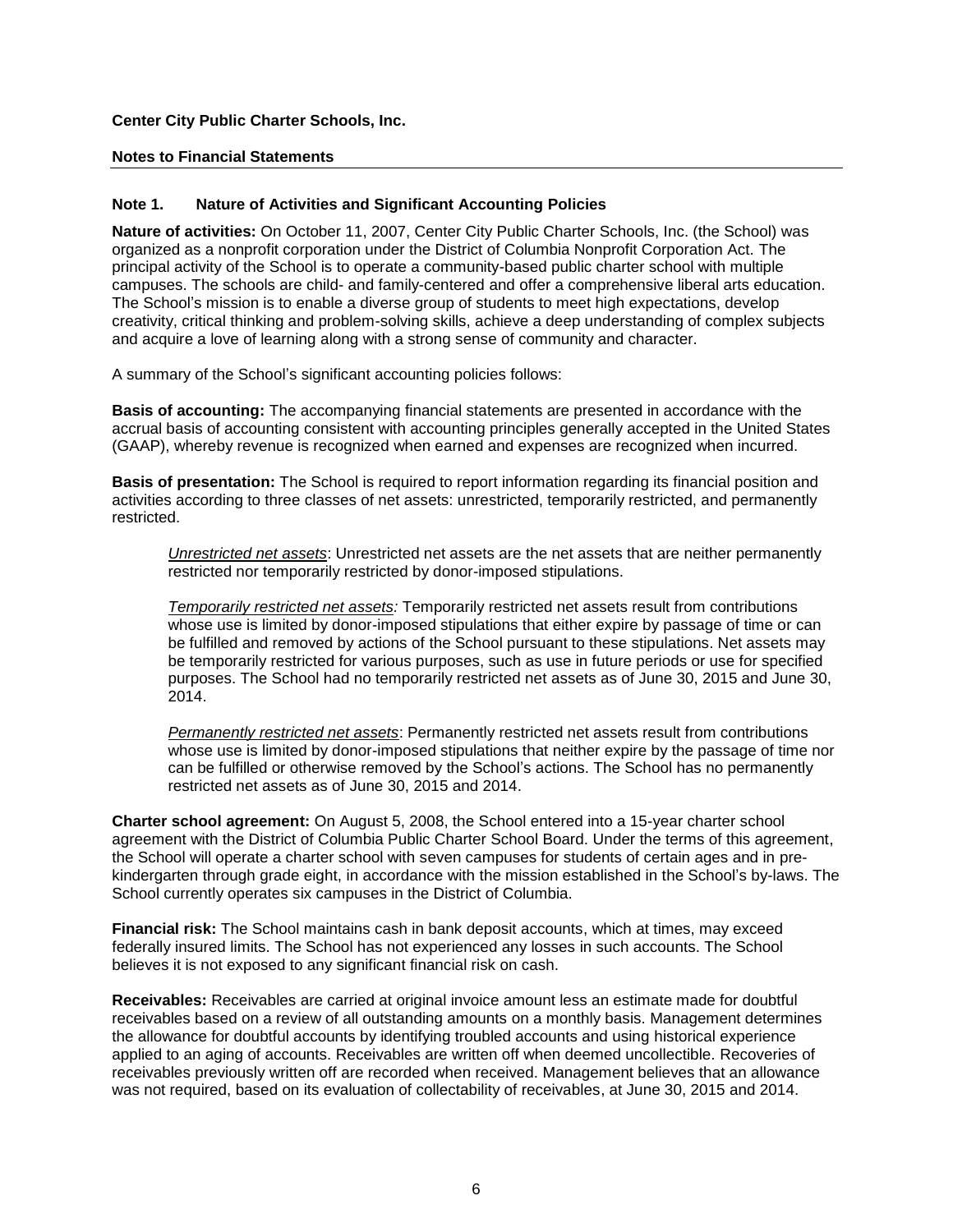#### **Notes to Financial Statements**

## **Note 1. Nature of Activities and Significant Accounting Policies (Continued)**

**Property and equipment:** Property and equipment are recorded at cost and are being depreciated using the straight-line method over the estimated useful life of the related assets, ranging from three to seven years. Normal repairs and maintenance are expensed as incurred. The School capitalizes all property and equipment purchased with a cost of \$1,000 or more.

**Valuation of long-lived assets:** Long-lived assets and certain identifiable intangible assets are reviewed for impairment whenever events or changes in circumstances indicate that the carrying amount of an asset may not be recoverable. Recoverability of the long-lived asset is measured by a comparison of the carrying amount of the asset to future undiscounted net cash flows expected to be generated by the asset. If such assets are considered to be impaired, the impairment to be recognized is measured by the amount by which the carrying amount of the assets exceeds the estimated fair value of the assets. Assets to be disposed of are reportable at the lower of the carrying amount or fair value, less costs to sell.

**Deferred rent:** Rent expense is being recognized on a straight-line basis over the life of the lease. The difference between rent expense recognized and rental payments, as stipulated in the lease, is reflected as deferred rent in the balance sheets.

**Contributions:** Contributions are recognized when the donor makes a written promise to give that is, in substance, unconditional. Contributions that are restricted by the donor are reported as increases in unrestricted net assets if the restrictions expire in the fiscal year in which the contributions are recognized.

**Per-pupil allocations:** The School receives a student allocation from the District of Columbia to cover the cost of academic and facilities expenses. Pupil allocation revenue is recognized in the period when it is earned, which is the school year for which the allocation is made. Unearned pupil allocation received is recorded as deferred revenue.

**Grants:** The School receives grants from federal agencies and private grantors for various purposes. Receivables related to grant awards are recorded to the extent unreimbursed expenses have been incurred for the purposes specified by an approved grant or award. The School defers grant revenue received under approved awards from grantors to the extent they exceed expenses incurred for the purposes specified under the grant restrictions. These deferred grants, if any, are recorded as refundable advances.

**Functional allocation of expenses:** The costs of providing programs and other activities have been summarized on a functional basis in the statements of activities. Accordingly, certain costs have been allocated among the programs and supporting services benefited. General and administrative expenses include those costs not directly identifiable with any other specific function but that provide for the overall support and administration of the School.

**Recognition of salary expense:** Salary expense is recognized in the year the service is rendered, which coincides with the fiscal year. Salaries unpaid at June 30 are recognized as an expense and accrued.

**Tax status:** The School is a tax-exempt organization under Section 501(c)(3) of the Internal Revenue Code (IRC) and similar tax laws and regulations of the District of Columbia and is not considered to be a private foundation. Under Section 501(c)(3) of the IRC, the School is exempt from federal taxes on income other than unrelated business income. The School did not have any net unrelated business income for the years ended June 30, 2015 and 2014.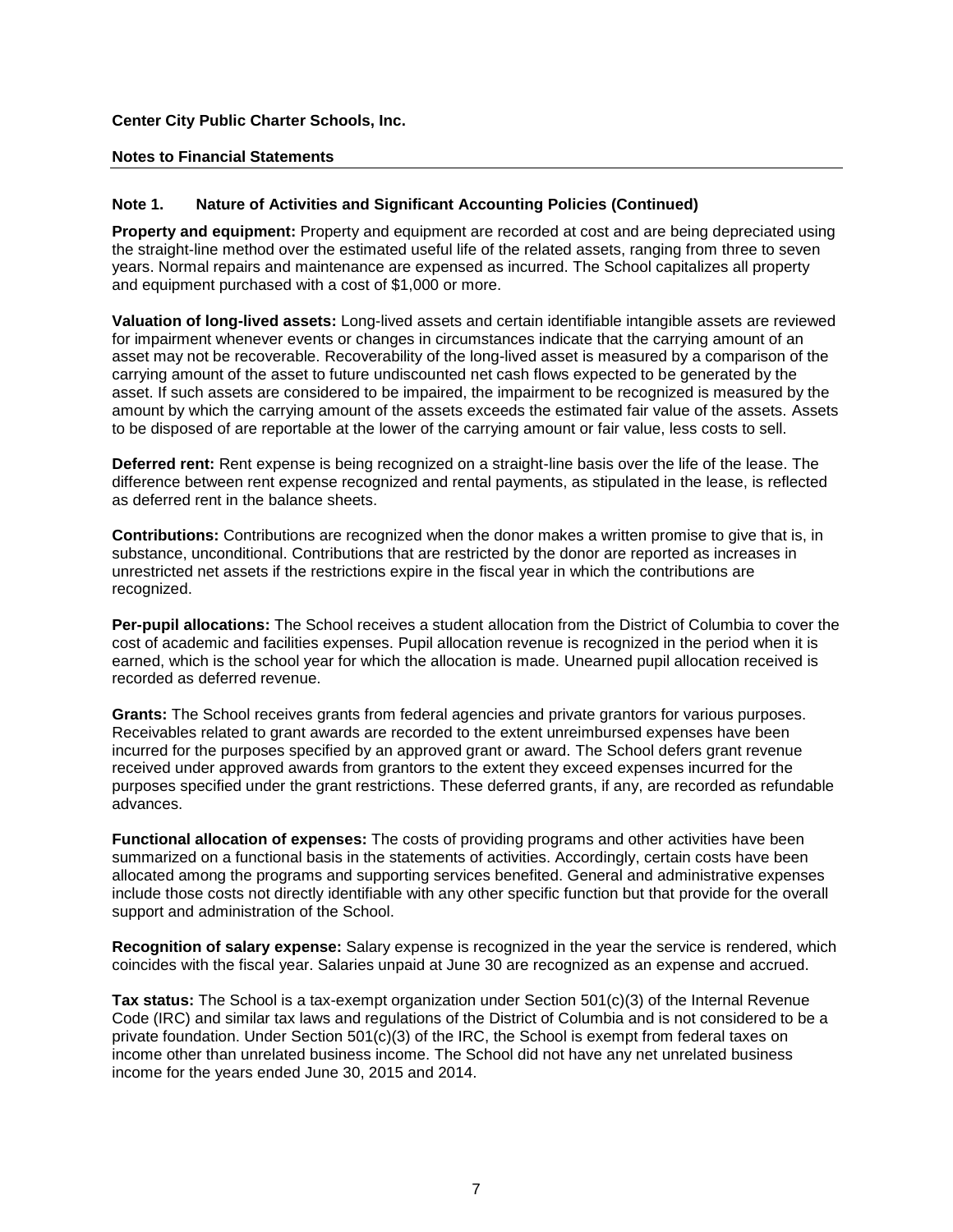#### **Notes to Financial Statements**

## **Note 1. Nature of Activities and Significant Accounting Policies (Continued)**

**Use of estimates:** The preparation of financial statements requires management to make estimates and assumptions that affect the reported amounts of assets and liabilities and disclosure of contingent assets and liabilities at the date of the financial statements, and the reported amounts of revenue and expenses during the reporting period. Actual results could differ from those estimates.

**Subsequent events:** The School evaluated subsequent events through November 19, 2015, which is the date the financial statements were available to be issued.

#### **Note 2. Property and Equipment**

Property and equipment as of June 30, 2015 and 2014, and the related depreciation expense for the years ended June 30, 2015 and 2014, are as follows:

|                         |              |           |    |              | 2015 |           |   |              |
|-------------------------|--------------|-----------|----|--------------|------|-----------|---|--------------|
|                         | Estimated    |           |    | Accumulated  |      |           |   | Depreciation |
|                         | Useful Lives | Cost      |    | Depreciation |      | Net       |   | Expense      |
|                         |              |           |    |              |      |           |   |              |
| Furniture and equipment | 5 to 7 years | 1.728.494 | S  | 976.176      |      | 752.318   | S | 206,592      |
| Leasehold improvements  | 3 to 5 years | 3,747,738 |    | 2,453,392    |      | 1,294,346 |   | 331,814      |
|                         |              | 5,476,232 | \$ | 3.429.568    |      | 2,046,664 | S | 538,406      |

|                         |              | 2014      |    |              |  |            |   |              |  |
|-------------------------|--------------|-----------|----|--------------|--|------------|---|--------------|--|
|                         | Estimated    |           |    | Accumulated  |  |            |   | Depreciation |  |
|                         | Useful Lives | Cost      |    | Depreciation |  | <b>Net</b> |   | Expense      |  |
|                         |              |           |    |              |  |            |   |              |  |
| Furniture and equipment | 5 to 7 years | 1.433.494 | \$ | 769.584      |  | 663.910    | S | 175,925      |  |
| Leasehold improvements  | 3 to 5 years | 3,454,475 |    | 2,121,578    |  | 1,332,897  |   | 250,727      |  |
|                         |              | 4,887,969 |    | 2,891,162    |  | 1,996,807  |   | 426,652      |  |

#### **Note 3. Lease Commitments**

On May 19, 2008, the School entered into a five-year lease agreement for its school campus properties. These campus leases expired in July 2013. In September 2013, the School's request to exercise an option for an additional five years on the initial lease agreements for six of the seven school campus properties was accepted by the landlord. These campus leases now expire in July 2018.

The School has a lease agreement for its central office space in Washington D.C. The term of the lease is 62 months which commenced on August 1, 2013, and is due to expire on September 30, 2018. The new agreement provides for a rent escalation rate of 3.5% each year. The lease can be renewed for one additional term of three years at the prevailing market rate. Parking fees are included in rent expense.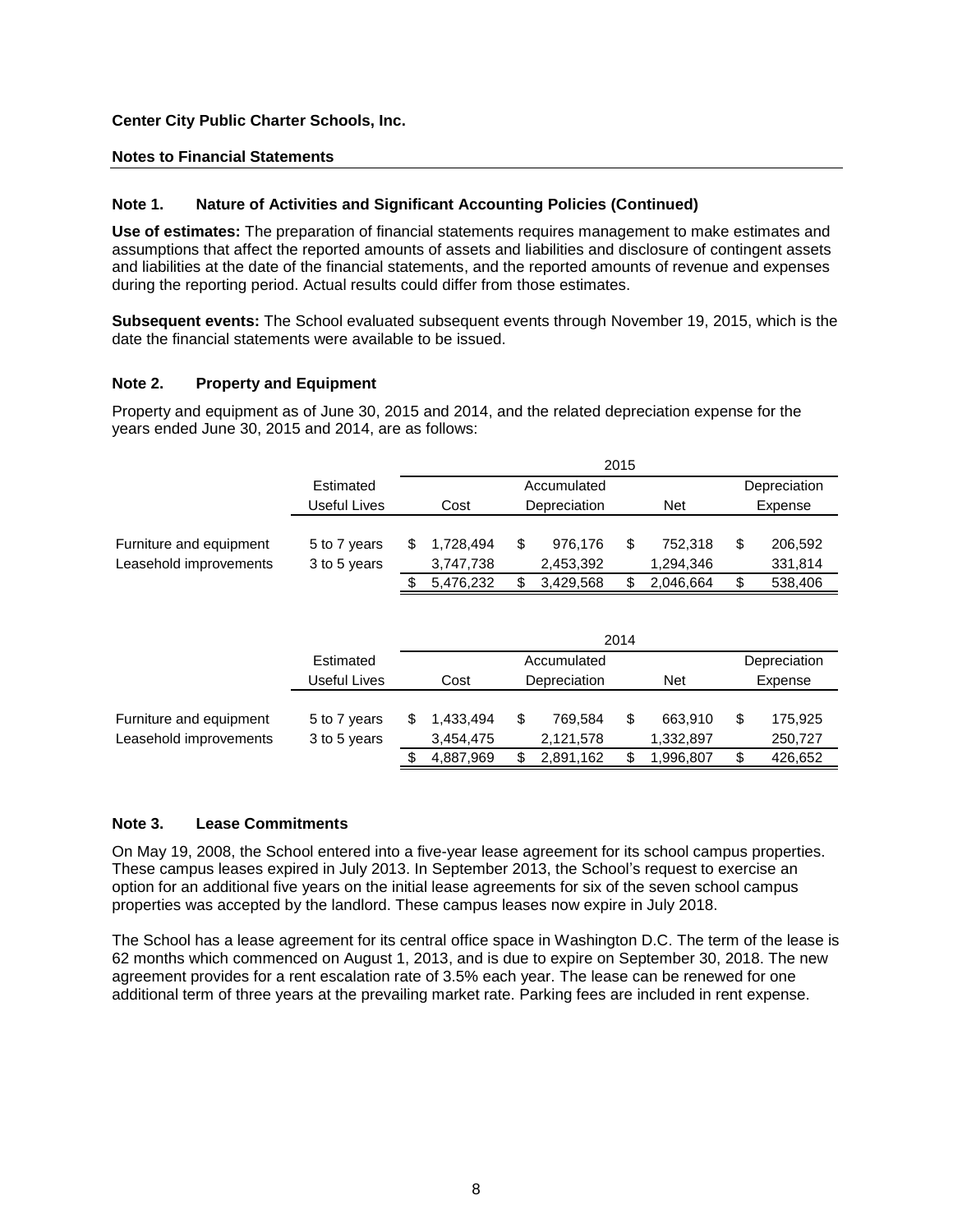# **Notes to Financial Statements**

# **Note 3. Lease Commitments (Continued)**

Future minimum lease commitments are as follows:

Year Ending June 30,

| 2016 | \$<br>2,406,411 |
|------|-----------------|
| 2017 | 2,479,822       |
| 2018 | 2,555,482       |
| 2019 | 262,654         |
|      | \$<br>7,704,369 |

Rent expense under the above leasing arrangements was \$2,430,546 and \$2,400,040 for the years ended June 30, 2015 and 2014, respectively.

# **Note 4. Other Commitments and Contingencies**

**Federal grants:** The School participates in federally-assisted grant programs, which are subject to financial and compliance audits by the grantors or their representatives. As such, there exists a contingent liability for potential questioned costs that may result from such audits. Management does not anticipate any significant adjustments as a result of such audits.

**Legal claims:** The School is, by nature of its operations, the subject of a variety of legal claims. In the opinion of management, costs, if any, for all known legal claims are believed to be covered by insurance and the amount of any additional liability will not have a material impact on the financial statements.

# **Note 5. Concentration**

The School receives a substantial portion of its revenue from the District of Columbia and the federal government. If a significant reduction in this revenue should occur, it may have an effect on the School's programs. During the years ended June 30, 2015 and 2014, 98% of the School's revenue was comprised of grant funding from the District of Columbia and the federal government.

#### **Note 6. Retirement Plan**

The School has a retirement plan that includes a deferral arrangement pursuant to Section 401(k) of the IRC. Substantially all employees are eligible to participate. Under the deferral arrangement, employees may elect to defer up to 100% of their annual compensation, not to exceed IRS-imposed limits. The School matches contributions up to 5% of employees' compensation. The employees' portion of the School's contributions will vest 100% after completion of the first year of employment. The School's matching contribution was \$473,465 and \$394,400 for the years ended June 30, 2015 and 2014, respectively.

# **Note 7. Line of Credit**

The School obtained a \$2,000,000 working line of credit on September 13, 2012, from a financial institution. This line of credit is collateralized by the School's bank deposits. Interest is due monthly at the one-month floating LIBOR plus 310 basis points. Outstanding amounts are due on demand. As of June 30, 2015 and 2014, there was no outstanding balance on the line of credit.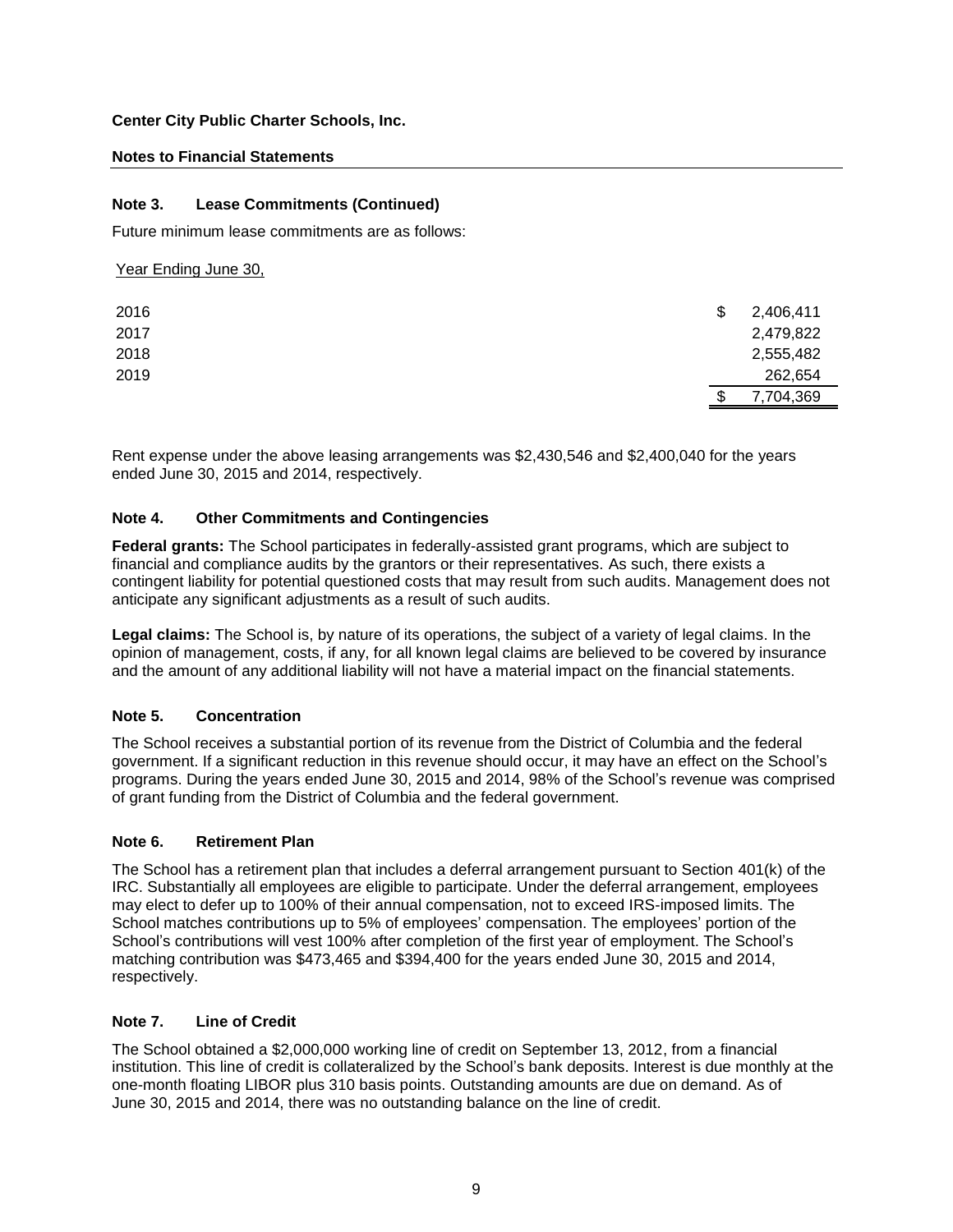

**RSM US LLP** 

#### **Independent Auditor's Report on the Supplementary Information**

To the Board of Directors Center City Public Charter Schools, Inc. Washington, D.C.

We have audited the financial statements of Center City Public Charter Schools, Inc. (the School) as of and for the years ended June 30, 2015 and 2014, and have issued our report thereon which contains an unmodified opinion on those financial statements. See pages 1 and 2. Our audits were conducted for the purpose of forming an opinion on the financial statements as a whole.

The supplementary information is presented for purposes of additional analysis and is not a required part of the financial statements. Such information is the responsibility of management and was derived from and relates directly to the underlying accounting and other records used to prepare the financial statements. The information has been subjected to the auditing procedures applied in the audits of the financial statements and certain additional procedures, including comparing and reconciling such information directly to the underlying accounting and other records used to prepare the financial statements or to the financial statements themselves, and other additional procedures in accordance with auditing standards generally accepted in the United States of America. In our opinion, the information is fairly stated in all material respects in relation to the financial statements as a whole.

 $P_{sm}$  US  $LIP$ 

Washington, D.C. November 19, 2015

THE POWER OF BEING UNDERSTOOD AUDIT | TAX | CONSULTING